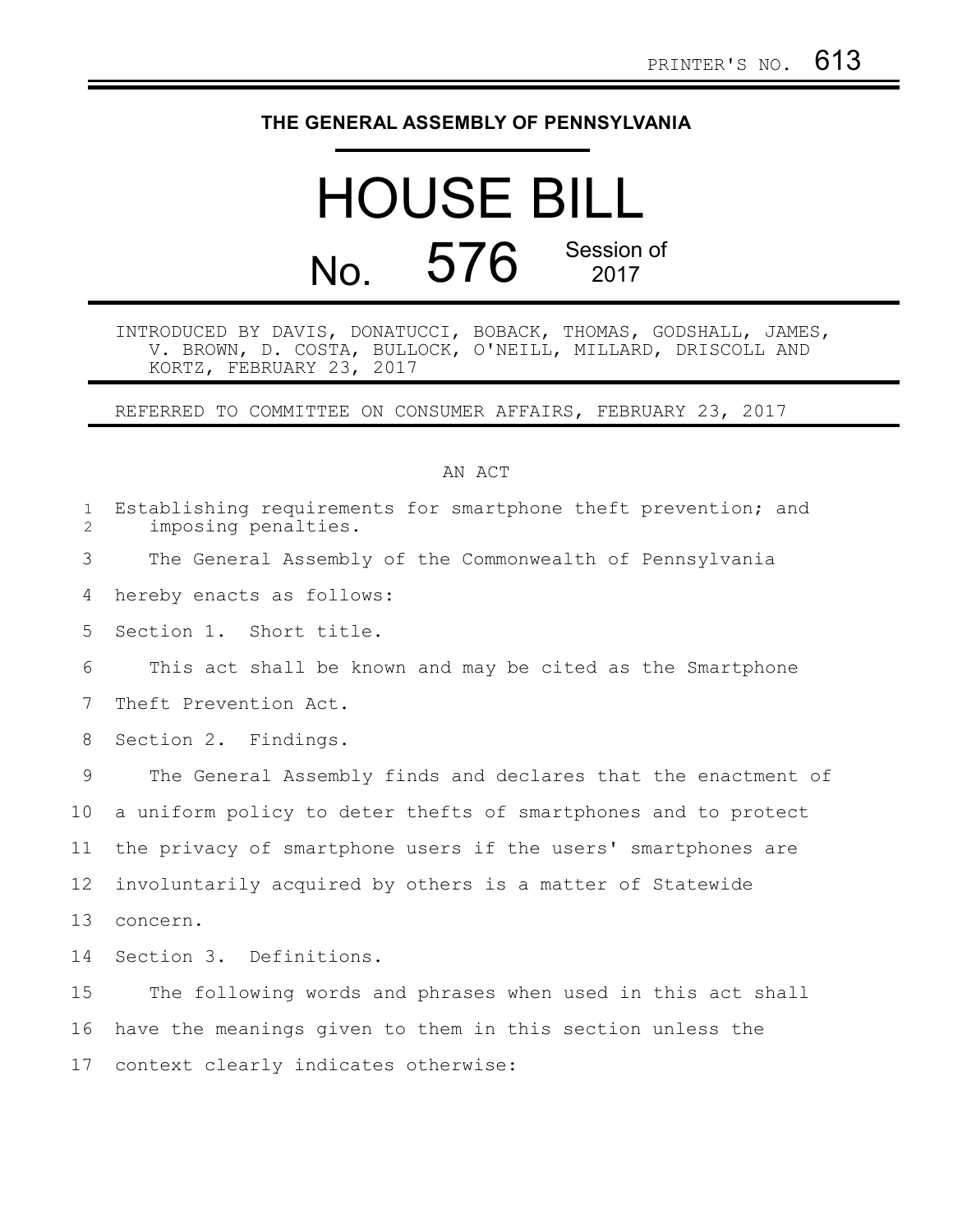"Essential features." The ability to use a smartphone for voice communications, text messaging and the ability to browse the Internet, including the ability to access and use mobile software applications. The term does not include functionality needed for the operation of the technological solution or the ability of a smartphone to access emergency services by a voice call or text to 911, the ability of a smartphone to receive wireless emergency alerts and warnings or the ability of a smartphone to call an emergency number predesignated by the owner. 1 2 3 4 5 6 7 8 9 10

"Hard reset." The restoration of a smartphone to the state it was in when it left the factory through processes commonly termed a factory reset or master reset. 11 12 13

"Smartphone." A cellular radio telephone or other mobile voice communications handset device that includes all of the following features: 14 15 16

17

(1) Utilizes a mobile operating system.

(2) Possesses the capability to utilize mobile software applications, access and browse the Internet, utilize text messaging, utilize digital voice service and send and receive e-mail. 18 19 20 21

22

(3) Has wireless network connectivity.

(4) Is capable of operating on a long-term evolution network or successor wireless data network communications standard. 23 24 25

The term does not include a radio cellular telephone commonly referred to as a feature or messaging telephone, a laptop, a tablet device or a device that only has electronic reading capability. 26 27 28 29

Section 4. Requirement. 30

20170HB0576PN0613 - 2 -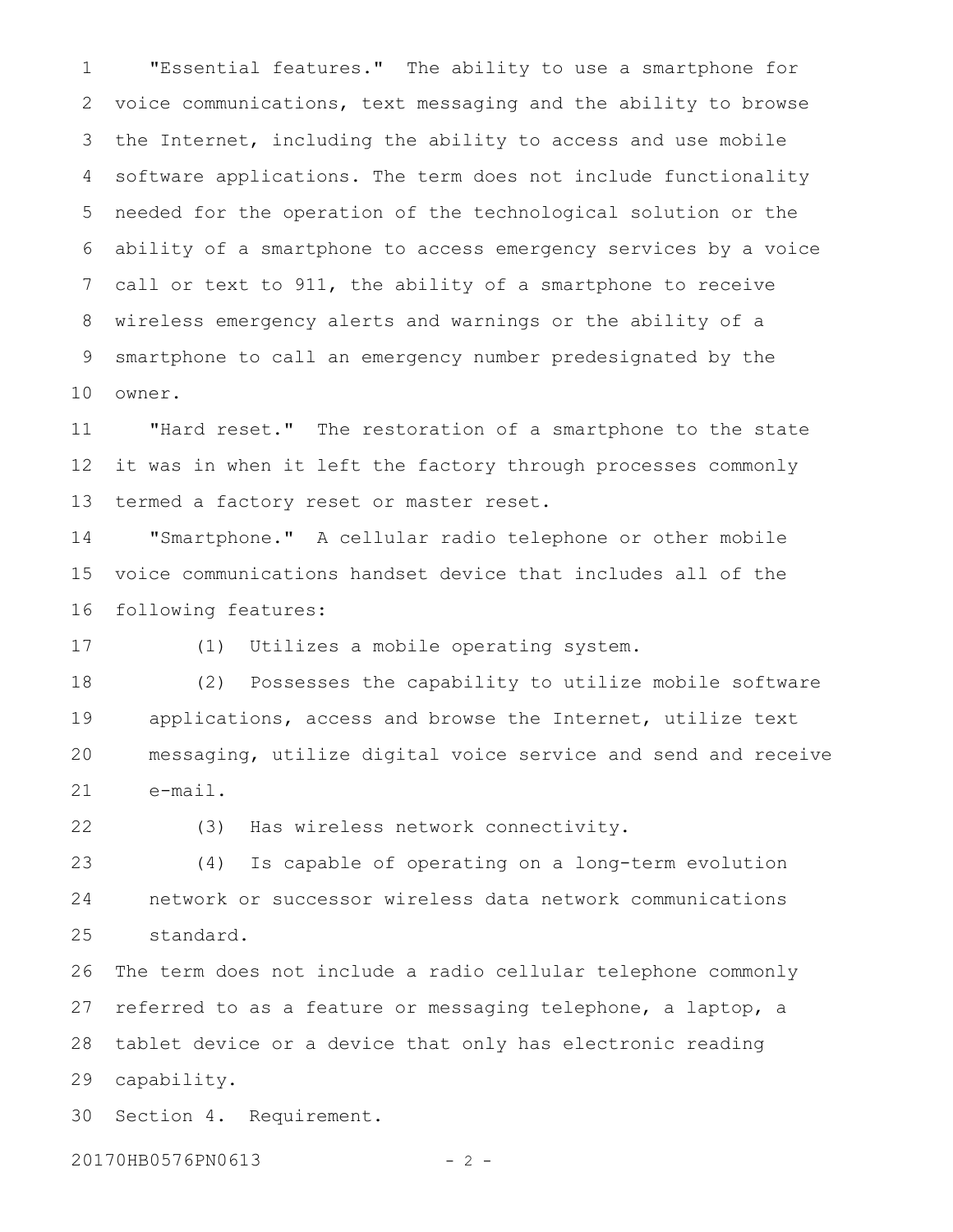(a) General rule.--Except as provided in section 6, a smartphone manufactured on or after July 1, 2017, and sold in this Commonwealth after that date shall include a technological solution at the time of sale that: 1 2 3 4

(1) shall be provided by the manufacturer or operating system provider; and 5 6

(2) once initiated and successfully communicated to a smartphone, can render the essential features of a smartphone inoperable to an unauthorized user when a smartphone is not in the possession of an authorized user. 7 8 9 10

(b) Setup prompt.--A smartphone shall, during the initial device setup process, prompt an authorized user to enable the technological solution. 11 12 13

(c) Reversibility.--The technological solution shall be reversible so that if an authorized user obtains possession of a smartphone after the essential features of a smartphone have been rendered inoperable, the operation of those essential features can be restored by an authorized user. 14 15 16 17 18

(d) Nature of solution.--A technological solution: 19

(1) may consist of software, hardware or a combination of both software and hardware; 20 21

(2) when enabled, shall be able to withstand a hard reset or operating system downgrade; and 22 23

(3) shall prevent reactivation of the smartphone on a wireless network except by an authorized user. 24 25

Section 5. Opt-out. 26

An authorized user of a smartphone may affirmatively elect to disable or opt out of enabling the technological solution at any time. However, the physical acts necessary to disable or opt out of enabling the technological solution may only be performed by 27 28 29 30

20170HB0576PN0613 - 3 -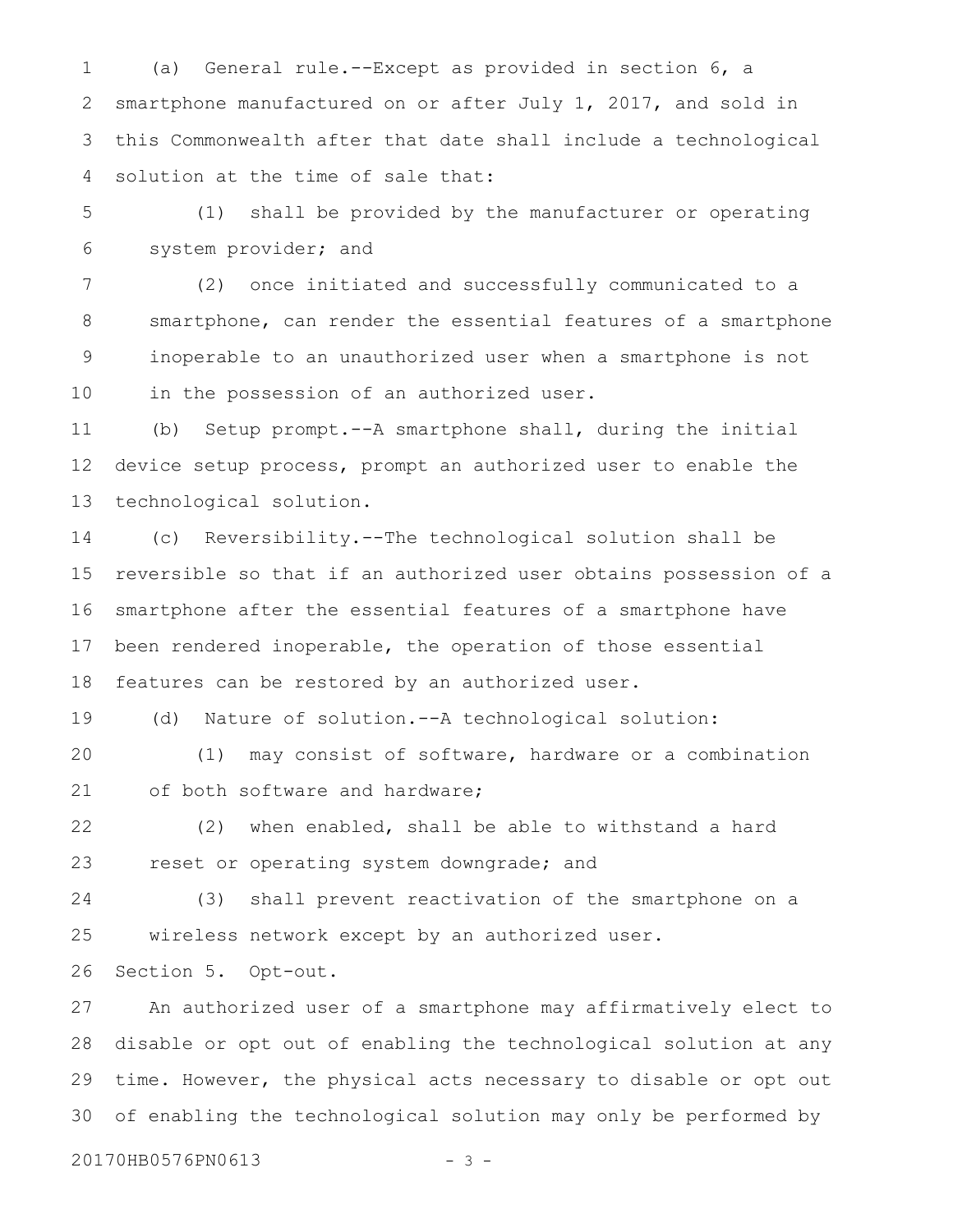the authorized user or a person specifically selected by the authorized user to disable or opt out of enabling the technological solution. 1 2 3

Section 6. Exception. 4

A smartphone model that was first introduced prior to January 1, 2015, that cannot reasonably be reengineered to support the manufacturer's or operating system provider's technological solution, including if the hardware or software cannot support a retroactive update, is not subject to the requirements of this section. 5 6 7 8 9 10

Section 7. Penalty. 11

The following shall apply: 12

(1) The retail sale of a smartphone in this Commonwealth knowingly in violation of section 4 may be subject to a civil penalty of not less than \$500 nor more than \$2,500 per smartphone sold. 13 14 15 16

(2) A failure of the technological solution due to hacking or other third-party circumvention may be considered a violation for purposes of this section only if, at the time of sale, the seller has notice from the manufacturer or operating system provider that the vulnerability cannot be remedied by a software patch or other solution. There is no private right of action to enforce this section. 17 18 19 20 21 22 23

(3) The retail sale in this Commonwealth of a smartphone may not result in any civil liability to the seller and its employees and agents from that retail sale alone if the liability results from or is caused by failure of a technological solution required under this section, including hacking or other third-party circumvention of the technological solution, unless at the time of sale the seller 24 25 26 27 28 29 30

20170HB0576PN0613 - 4 -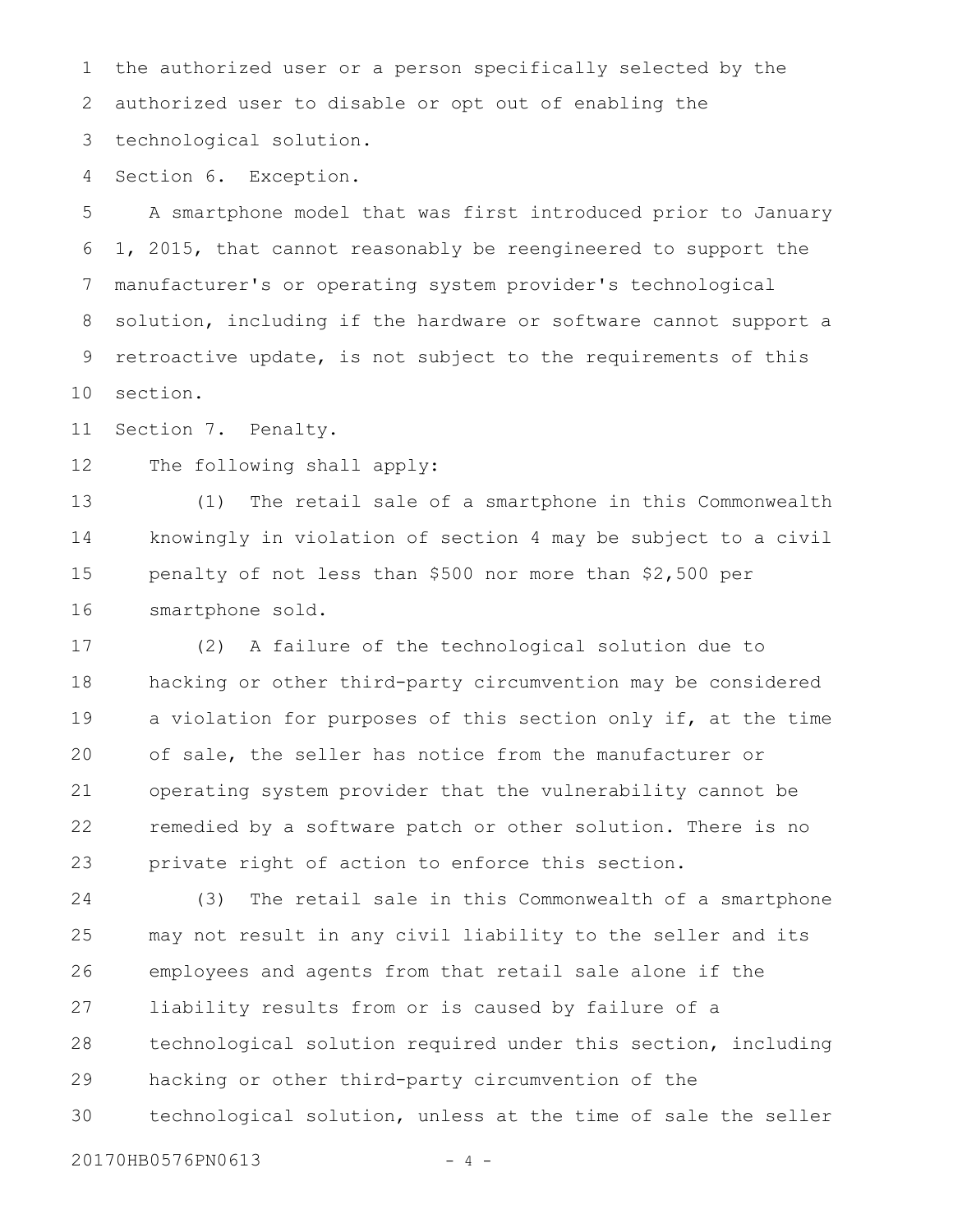has notice from the manufacturer or operating system provider that the vulnerability cannot be remedied by a software patch or other solution. 1 2 3

(4) Nothing in this section precludes a suit for civil damages on any other basis outside of the retail sale transaction, including, but not limited to, a claim of false advertising. 4 5 6 7

Section 8. Additional security. 8

The following apply: 9

(1) Nothing in this section prohibits a network operator, device manufacturer or operating system provider from offering a technological solution or other service in addition to the technological solution required to be provided by the device manufacturer or operating system provider under section 4. 10 11 12 13 14 15

(2) Nothing in this section requires a technological solution that is incompatible with, or renders it impossible to comply with, obligations under Federal and State law and regulations related to any of the following: 16 17 18 19

(i) The provision of emergency services through the 911 system, including text to 911, bounce-back messages and location accuracy requirements. 20 21 22

(ii) Participation in the wireless emergency alert system. 23 24

(iii) Participation in State and local emergency alert and public safety warning systems. 25 26

Section 9. Preemption. 27

No city or county may impose requirements on manufacturers, operating system providers, wireless carriers or retailers relating to technological solutions for smartphones. 28 29 30

20170HB0576PN0613 - 5 -